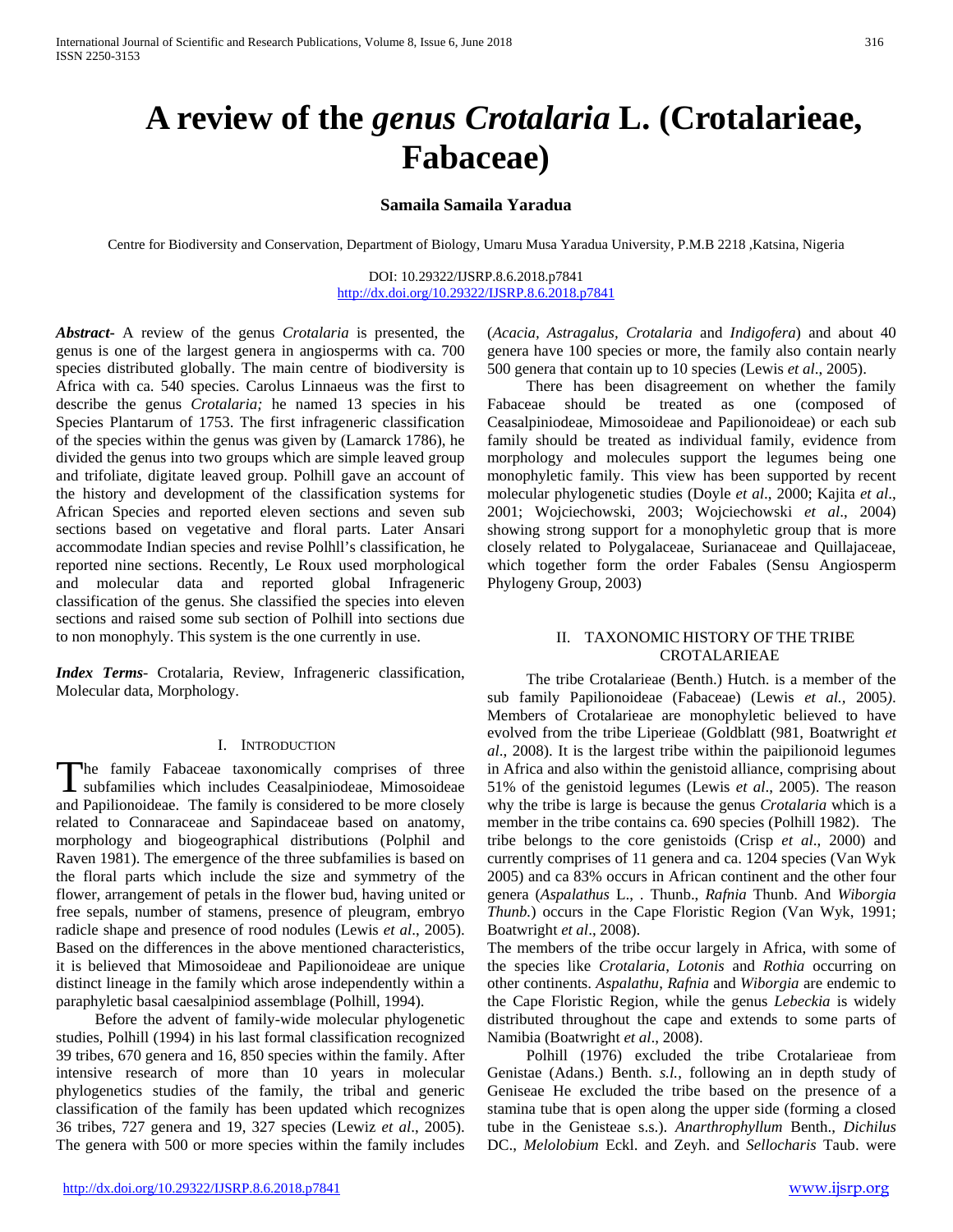also included in the Crotalarieae, but (Van Wyk and Schutte, 1995) moved back the genera to their previous tribe Genisteae.

 Results from morphological, chemotaxonomic studies (Van Wyk and Schutte, 1995) and recently molecular systematic studies (Boatwright *et al*., 2008, 2009, 2011) lead to the change in the generic delimitations within the tribe. Some lineage are raised to generic status and some there is also some nomenclatural changes (Boatwright *et al.,*2008, 2011). Currently 16 genera in three valid clades are recognized.

 The Cape clade comprises of seven genera which includes *Aspalathus*, *Wiborgia, Wiborgiella* Boatwr. and B.-E. van Wyk, *Calobota* Eckl. and Zeyh., *Lebeckia, Rafnia* and *Ezoloba* B.-E. van Wyk and Boatwr.

 The *Lotonis* clade comprises of six general: *Lotonis* (D.C) Eckl. and Zeyh., *Leobordea* Del., *Listia* E. Mey., *Pearsonia*  Dummer, *Robynsiophyton* R. Wilczek and *Rothia* Pers

 The *Crotalaria* clade comprises of only three genera: *Euchlora* Eckl. and Zeyh., *Crotalaria L.,* and *Bolusia* Benth.



 Figure 2. 1. A cladogram showing the relationships of the three clades and 16 genera from an analysis of combined morphological and molecular evidence (Boatwright *et al*., 2008 and Le Roux *et al.,* 2013)

 Some of the species within the tribe are of important commercially such as *Aspalathus linearis*, which is used for the production of rooibos tea (Van Wyk *et al*., 1997), and *Lotonis bainesii* Bak., is used as important fodder for animals (Bryan 1961). While some of the species within genus *Crotalaria* and *Lotononis* have been reported to have medicinal properties (Van Wyk 2005) and a few species are in traditional medicine in Lesotho to cure or ease a broken heart (Moteetee and Van Wyk

2007), other species from the same genera are toxic (WHO, 1988)

## III. TAXONOMIC HISTORY OF THE GENUS CROTALARIA

 Carolus Linnaeus was the first to described the genus *Crotalaria,* he named 13 species in his Species Plantarum of 1753 which are *Crotalaria perfoliata* L*., C. sagitalis* L.*, C. juncea* L.*, C. triflora* L.*, C. villosa* L.*, C. verrucosa* L.*, C. lotifolia* L.*, C. lunaris* L.*, C. laburnifolia* L.*, C. micans* L.*, C. albanand* L. *C. quinquefolia* L. (Linnaeus 1753). The number of the species within the genus increased to 37 (Lamarck, 1786). De Candolle (1825) reported 137 species. Thereafter the numbers increased to the total of 700 species that is accounted for at present (Le Roux *et al*., 2013). The genus is listed as one of the fifty largest seed plant genera (Mabberley, 2008).

 Detailed review of African species was given by (Baker, 1914), He revised and described 309 species in the continent. The most extensive study in the history of *Crotalaria* taxonomy was by (Polhill 1982), he conducted a thorough taxonomic revision on species in Africa and Madagascar where he reported 511 species. In Africa Thunberg (1823), reported 11 species from the Cape, South Africa. Similarly Harvey (1862) described 24 new species from the same region, which are now seen in other part of Africa (Le Roux *et al*., 2013). 21 species are enumerated from region of Empire of Ethiopia which comprises of Southern Egypt, Eastern Sudan, Yemen and Western Saudi Arabia by (Richard 1847). Verdoorn (1928) published a taxonomic revision of the genus where he recognized and reported 124 species in Southern Africa and South Tropical Africa, excluding Angola. Baker (1876) in his work on the genus in Tropical Africa, he treated 106 species. 24 species were collected in East Africa by Hildebrand and their description was published by (Vatke 1879). 24 years later, Taubert (1893) increases West African species to 56 in his publication. Milne-Redhead (1961) and polhil (1968, 1976) conduct an in depth studies and revised the species within the genus in East Tropical Africa and reported 199 species in the area, 56 species from the same region were also published by (Taulbert 1895). In Angola 62 new species were described by (Wilczek, 1953a), he also revised 189 species from the same country (Wilczek, 1953b).

 Hepper (1958) revised the species of West Africa and reported 51 species and Da Torre (1960) described 36 new species and revised 138 species (1962) from the region, 26 species were treated in Namibia. In Ethiopia 85 species were treated (Thulin, 1983) similarly he reported enumerated 39 species in Somalia (Thulin, 1989). Du Puy and Labat (2002) conducted a research on Madagascar species and enumerated 53 species.

 Roy and Sharon (2005) described and illustrated new species of the genus *Crotalaria mwangulangoi* from the Udzungwq Mountains, Tanzania.

 Two new species of *Crotalaria, C. cupricola* Leteinturier and *C*. *serpentinicola* Leteinturier are reported from metallifeorus sites in Zimbabwe by (Leteinturier and Polhill 2003)*.* 

 A new species known as *Crotalaria arrecta* Hemp and Polhill was reported from Kenya, the species was previously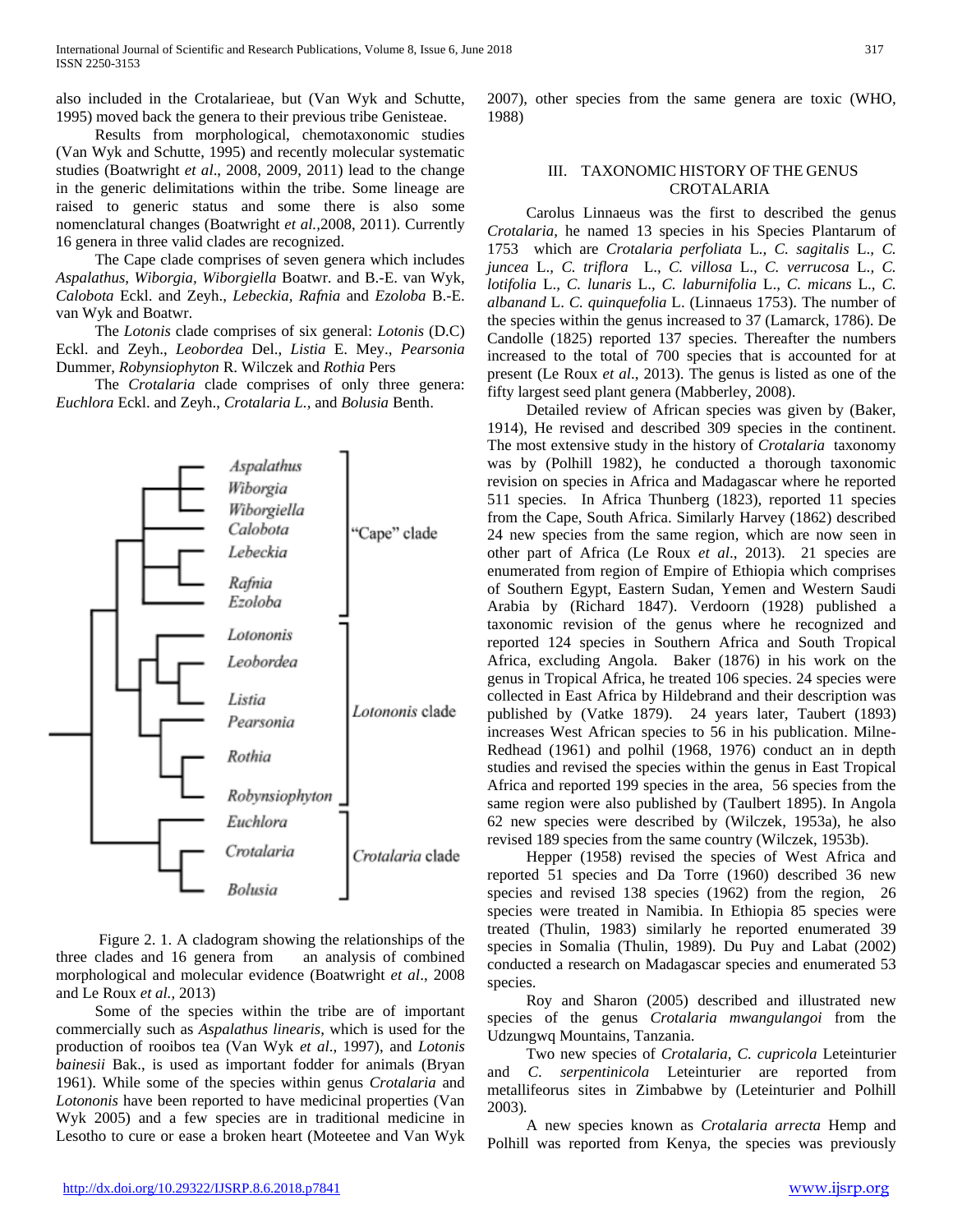confused with C. *rhizoclada* Polhill, the new species was described and illustrated by (Andreas and Polhill 2009). Odewo *et al*., (2015) reported 36 species in Nigeria in their studies on ecological distribution of the genus *Crotalaria* in Nigeria.

 Several literatures have been reported from Asia continent. Wight and Walker-Arnott (1834) conducted taxonomic revision of Indian species and reported 58 species in the country. Roxburgh (1832) described 7 new species in his Flora Indica. Descriptions of 77 species in British India were published by (Baker, 1876). 15 species are listed in the Red Data Book of Indian Plants (Nayar and Sastry 1987). According to (Ansari, 2008; Sibichen and Nampy, 2007) *Crotalaria* is the largest Fabacea genus in India with 92 species. De Munk (1962) in his revision of Malaysian legume, he published a list of 38 species within the genus. Adema (2006) in his work on taxonomic treatment for Malaysian species, he published some notes on the species that are endemic in the country. Wu *et al*., (2003) reported 6 species in their study on herbarium records, actual distribution, and critical attributes of invasive plants: genus *Crotalaria* in Taiwan. A detailed description of 42 species that occurs in china was reported by (Jianqiang *et al*., 2010).

Lee (1979) investigate the species endemic to Australia and reported 7 species, while extensive studies on the native species was conducted by (Holland, 2002) and he reported 36 species in region.

 Important literature from Western Hemisphere includes: revision of the new world species by (Humbold, *et al*., 1824) where they described nine new species. 32 species in Brazil were treated by (Bentham 1859); Andreia and Ana (2005) described and illustrated new species from Southeastern Brazil; Senn (1939) revised 31 species from North America and found that majority of the species are endemic to Mexico and West Indies. 12 unifoliate species were treated by (Windler 1974) from the same region; Windler and McLaughlin (1980) reported 11 species in the Panama region; nine newly species were reported by (Windler and Skinner, 1981) in America, they also described seven nomenclatural changes on the existing species.. *Crotalaria avonensis* DeLaney and Wunderlin was described for the first time as a new species from the xeric white sand scrub habitat of Highlands County, Florida by (Kris and Richard 1989). Lindsay and Michael (2012) reported 7 species in Alabama, in their studies: the genus *Crotalaria* (Fabaceae) in Alabama.

 The genus have the following characters which include a rostrate keel, highly inflated fruit, a hairy style, a 5+5 anther configuration, paired callosities on the standard petal and the presence of macrocyclic pyrrolizidine alkaloids (Polhill, 1982, Van Wyk and Verdoorn, 1990; Van Wyk, 2005). The closely sister to crotalaria which is the genus *Bolusia* differs from *Crotalaria* by having a helically coiled keel with a single callosity restricted to the standard petal blade (Van Wyk *et al*., 2010; Le Roux and Van Wyk, 2012). While with the other sister *Euchlora* differs from *Crotalaria* by lacking standard petal callosities and also has an obtuse to somewhat rostrate keel beak (Le Roux and Van Wyk, 2012).

## IV. INFRAGENERIC CLASSIFICATION

 The first infrageneric classification of the species within the genus was given by (Lamarck 1786), he divided the genus into two groups which are simple leaved group and trifoliate, digitate leaved group. Wight and Walker-Arnott (1834) used reproductive characters and reported 13 sub divisions with the two groups reported by Lamarck. Bentham (1843) used leaf shape and divided the genus into two groups which are simple leaved and trifoliate leaved, he further divided the simple leaved into seven sections and trifoliate leaved into 11 sections, this classification is similar to (Wight and Walker-Arnott 1834). Harvey (1862) maintained the simple leaved group and divides the species within the trifoliate group into *Oliganthe* and *Racemosae*, based on number of flower per raceme, thereby dividing the genus into three sections.

 Baker (1876) followed Harvey system of classification and adopts it but used fruit shape, flower arrangement and excluded *Racemosae* and create four additional groups (*Chrysocalycinae, Sphaerocarpae, Oocarpae* and *Cylindrocarpae*). Four sections were created based on leaf character (*Simplicifoliae*, *Unifoliolatae*, *Trifoliolatae* and *Multifoliolatae*) by (Taubert 1893) following Bentham's classification. He also used vegetative and reproductive morphological characters to further divide the *Simplicifoliae* into seven series and *Trifoliolatae* into ten series. Baker (1914) adopted previous sections *Simplicifoliae*, *Sphaerocarpae* and *Chrysocalycinae* reported by (Baker 1876) and created three additional new sections and five subsections, the sections are *Spinosae*, *Farctae* and *Eucrotalaria* and the subsections are (*Grandifloraei*, *Mediocriflorae*, *Oliganthae*, *Parviflorae* and *Stipulasae*).

 Harms (1915), Senn (1939) and Peltier (1959) adopted the previous system of classification which was based on leaf, but Harms (1917) modified the section *Chrysocalycinae*, He removed *C. niginas* from the section and placed it in the newly created section *Tetralobocalyx* Harms. Wilczek (1953b) is not satisfied with using leaf as a tool for sectional classification because some species have both unifoliolate and trifoliolate leaves, therefore he disagreed with previous classification systems. He erected seven groups using petiole length, presence or absence of stipules and their size, which he named the groups "Group I-VII".

 Polhill (1968) is not satisfied with any of the classification systems, and he also reported the difficulty of infrageneric classification of the species within the genus. He gave an account of the history and development of the classification systems for African Species (Polhill, 1968), He used a combination of flower morphology, legume and bracteole shape and divided the genus into 11 sections and seven sub sections.

 Bisby (1970, 1973) included 273 species and 52 characters that are similar to those used by Polhill (1968) which include floral characters, habit and stipule characters and conducted taximetric analyses. His findings were similar to that of Polhill's (1968) classification system. Data from Polhill (1968) and Bisby (1973) were combined for the infrageneric classification system and found some discrepancies that were re-evaluates (Bisby and Polhill, 1973). Their finding resulted to an improved classification system (Bisby and Polhill, 1973; Polhill, 1982) which comprised of eight sections and nine subsections. The sections are: *Grandiflorae*, *Chrysocalycinae*, *Incanae*, *Stipulosae*, *Hedriocarpae*, *Geniculatae*, *Schizostigma*, *Calycinae*, and *Crotalaria.*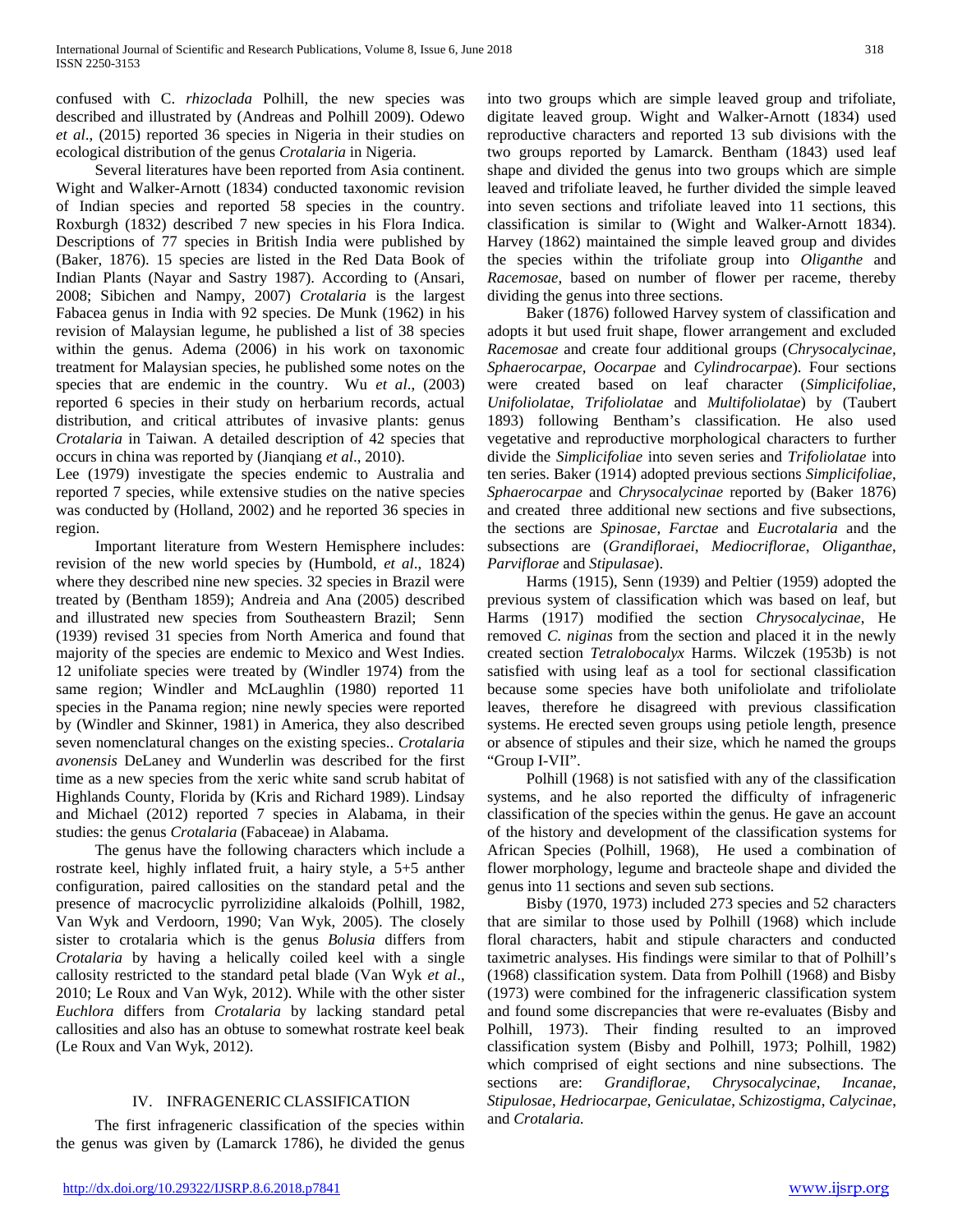Ansari (2008) used modified infrageneric classification system of (Wight and Walker-Arnott, 1834; Bentham, 1843 and Baker 1876) which are based on leaf and revised the taxonomy of Indian species. In his publication Ansari (2002) he reported nine sections and six subsections; which are not formally described. He considered Polhill's classification system and updated his previous system of 2002 using the same sections as Polhill (1982), but listed only sections that are in India and included six sections and 12 subsections (Ansari, 2006, 2008). In his work he recognized four subsection within section *Calycinae* and four subsection within the section *Crotalaria*

 Le Roux *et al*., (2013) proposed sectional classification system for the entire genus for the first time based on morphological and morphometric studies and phylogenetic approach. Her new system comprises of eleven sections: *Amphitrichae*, *Calycinae*, *Crotalaria*, *Geniculatae*, *Glaucae*, *Grandiflorae*, *Hedriocarpae*, *Incanae*, *Schizostigma*, *Borealigeniculatae* and *Stipulosae.* She modified *Geniculatae*, *Calycinae* and *Crotalaria* sections. The subsections *Stipulosae*, *Glaucae* and *Incanae* are raised to sectional level, while some groups previously recognized as subsections are abandoned due to non-monophyly (subsections *Chrysocalycinae*, *Hedriocarpae*, *Macrostachyae* and *Tetralobocalyx*). Two new sections are recognized, *Amphitrichae* and *Borealigeniculatae*

## V. ECONOMIC IMPORTANCE OF CROTALARIA

 *Crotalaria* species are annual shrubs very useful in agriculture (Magingo, 1992), as green manure and cover plants in plantations. They are also used as a source of diet for livestock. Many of the species are known to be nodulated with soil Rhizobia (Allen and Allen 1981, Faria *et al*., 1989) and they are also good in fixing atmospheric nitrogen. Sustainable crop production is achieved through the management of soil fertility and cover crops play a key role in soil fertility through a reduction in synthetic nutrients applied. Legumes are effective in the fixation of nitrogen and can accumulate large amounts of biomass that help to increase the nutrient availability and organic matter in the soil. Some of the long term benefits obtained from the use of cover crops include weed suppression through competition or allelopathy and possible insect control (Phatak *et al.,* 2002). While some species of *Crotalaria* are poisonous, others like *C. retusa, C. micronata, C. falcata* and *C. vogelii*  remain some of the important fodder plants for cattle and small ruminants. (Nuhu *et al*., 2000) also reported that *Crotalaria* species are widely used in Zaria, Nigeria in feeding of sheep and cattle.

 *Crotalaria* species are widely used in veterinary pharmacy in preventing liver disease (Nwude and Ibrahim, 1980, Nuhu, 1999). In Tanzania *Crotalaria comosa* Bak provides nitrogen to the crops intercropped with and assist in the control of weeds and nematodes (Mukurasi, 1986). The species within the genus like *Crotalaria recta* L. are used as food source by larvae of Lepidoptera species, the insect also used the plant as defense against their predators (Thomas 2003).

 Cook and White (1996) revealed that *C. retusa* L. seeds as source of fibres, silage and green manure when removed from pods by pounding. According to Akintayo, (1997) oils derived from *Crotalaria bongensis* Bak*, C. naragutensis* Hutch and *C.* 

*lachnophora* Desu. Seeds are not suitable for use as edible oil and soap production but many however, are useful for the production of paint and shampoos. *Crotalaria* is also used in the treatment of diabetics (Pullaiah and Chandrasukha, 2008), skin infection, snake bit and stomach ache prevention (Verdhana, 2008).

#### **REFERENCES**

- [1] Allen, O.N. and E.K. Allen. (1981). The Leguminosae: a source book ofcharacteristics, uses and Andreas, J. H. and Roger, M. P. (2009). A new species of Crotalaria (Leguminosae) from Geography of Plant 79 (1):97-101.
- [2] Andreia, S. F. and Ana M. G. de A. T. (2005). A new species of Crotalaria(Leguminosae, Papilionoideae) from Southeastern Brazil. Novon 15(3): 418-420.
- [3] Ansari, A.A. (2002). Taxonomic studies on the genus Crotalaria L. in India. In: R.R. Rao and H.J. Chowdhary (ed), Advances in Legume Research in India. Dehra Dun: Bishan Singh Mahendra Pal Singh, pp.157-167.
- [4] Ansari, A.A. (2006). Taxonomic studies on the genus Crotalaria L. in classification. Journal of Economic and Taxonomic Botany 30: 570–582.
- [5] Ansari, A.A. (2008). Crotalaria L. in India. Dehra-Dunn: Bishen Singh Mahendra Pal Singh, 376p.
- [6] Baker, E.G. (1914). The African species of Crotalaria. Journal of the Linnean Society Botany 42: 241–425.
- [7] Baker, J.G. (1876). Crotalaria. In: J.D. Hooker (ed), Flora of British India. London: Reeve and Co Limited. Vol. 2. pp. 65-85.
- [8] Baker, J.G. (1876). Crotalaria. In: J.D. Hooker (ed), Flora of British India. London: Reeve and Co Limited. Vol. 2. pp. 65-85.
- [9] Bentham, G. (1843). Enumeration of the Leguminosae indigenous to southern Asia and central and southern Africa XV. Crotalaria. London Journal of Botany 2: 472–481, 559–593.
- [10] Bentham, G. (1859). Crotalaria. In: C.F.P. De Martius (ed), Flora Brasiliensis. Munich: R. Oldenbourg. Vol.15. pp.17-32.
- [11] Bisby, F.A, and Polhill, R.M. (1973). The role of taximetrics in angiosperm taxonomy II. Parallel taximetric and orthodox studies in Crotalaria L. New Phytologist 72:727–742.
- [12] Bisby, F.A. (1970). The evaluation and selection of characters in angiosperm taxonomy: An example from Crotalaria. New Phytologist 69: 1149–1160.
- [13] Bisby, F.A. (1973). The role of taximetrics in angiosperm taxonomy I. Empirical comparisons of methods using Crotalaria L. New Phytologist 72: 699–726.
- [14] Boatwright, J.S., Le Roux, M.M., Wink, M., Morozova, T. and Van Wyk, B.-E. (2008). Phylogenetic relationships of tribe Crotalarieae (Fabaceae) inferred from DNA sequences and morphology. Systematic Botany and morphology. Systematic Botany 33: 752–761.
- [15] Boatwright, J.S., Tilney, P.M. and Van Wyk, B.-E. (2009). The generic concept of Lebeckia (Crotalarieae, Fabaceae): Reinstatement of the genera Colobota and the new genus Wiborgiella. South African Journal of Botany 75: 546-556.
- [16] Boatwright, J.S., Wink, M. and Van Wyk, B.-E. (2011). The generic concept of Lotononis (Crotalarieae, Fabaceae): Reinstatement of the genera Euchlora, Leobordea and Listia and the new genus Ezoloba. Taxon 60: 161–177.
- [17] Bryan, W.W. (1961). Lotonis bainesii Baker a legume for subtropical Journal of Experimental Agriculture and Animal Husbandry 1: 4-10
- [18] Cook, G.C and White, G. A. (1996). Crotalaria juncea: A potential multipurpose fibre crop. In: Janic (ed), A potential multipurposefiber crop. Arlington: ASHS pess, pp. 389-394.
- [19] Crisp, M.D., Gilmore, S. and Van Wyk, B.E. (2000). Molecular phylogenetics of the genistoid tribes of papilionoid legumes. In: P.S. Herendeen and A. Brubeau (ed), Advances in Legume Systematics. Kew: Royal Botanical Gardens. Vol. 9. pp. 249-276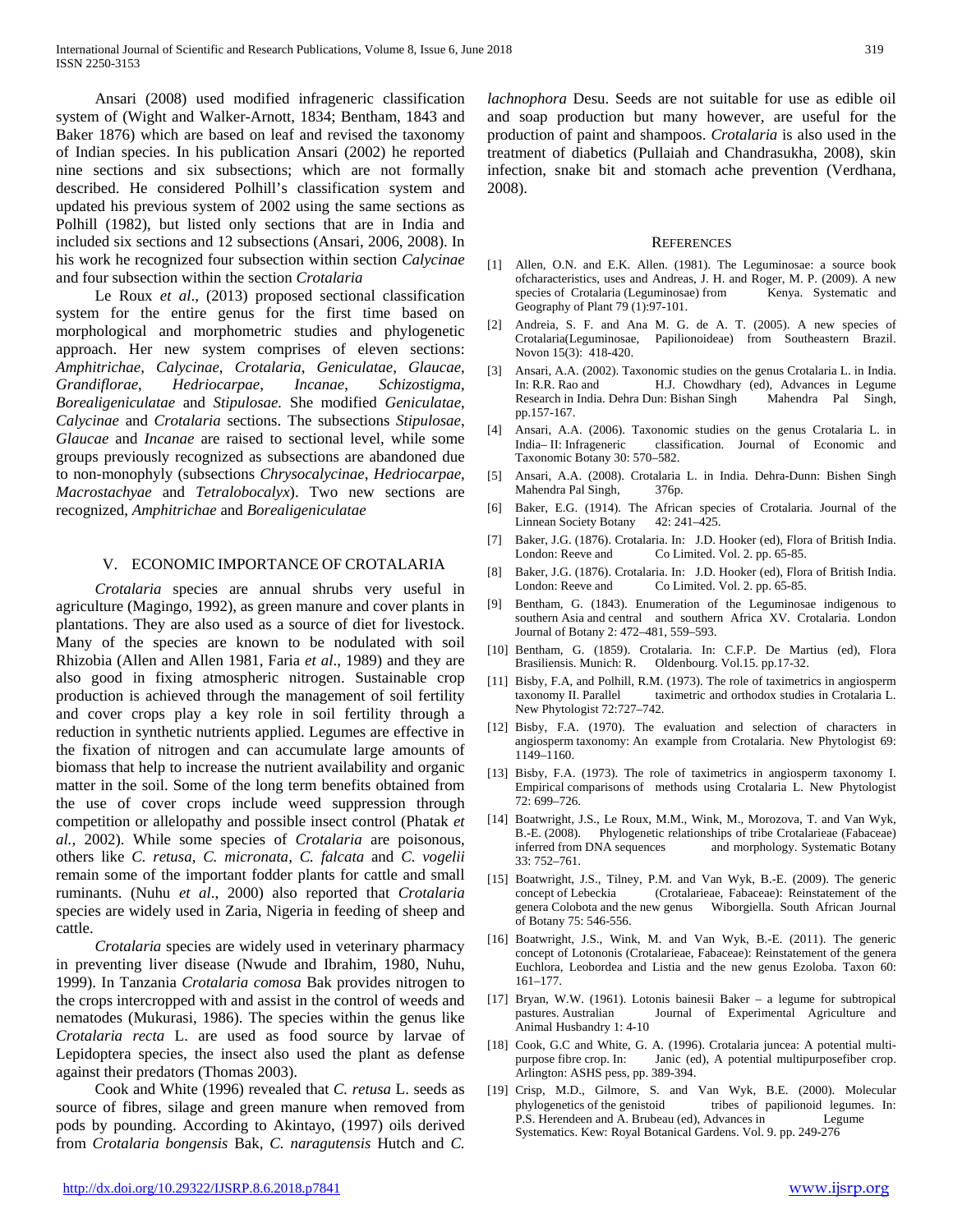- [20] Da Torre A.R. (1960). Taxa angolensia nova vel minus cognita. Junta de Investigacoes do Ultramar. Vol. 19. pp. 21-49
- [21] Da Torre A.R. (1962). Crotalaria. In: A.W. Excell and A. Fernandes (ed), Conspectus Florae Angolensis. Lisboa: Junta de Investigacoes do Ultramar. Vol. 3. pp. 6-76.
- [22] de Candolle, A.P. (1825). Prodromus Systematis Naturalis Regni Vegetabilis, Vol. 6. Paris: Crapelet, pp 340–437.
- [23] De Munk, W.G. (1962). Prelimary revisions of some genera of Malaysian Papilionaceae III – a census of the genus Crotalaria. Reinwardtia 6:193–223.
- [24] Doyle, J. J., Chappill, J. A. Bailey, C. D. and Kajita, T. (2000). Towards a comprehensive phylogeny of legumes: evidence from rbcL sequences and non-molecular data. In: P.S. Herendeen and A. Bruneau (ed), Advances in legume systematic. Kew: Royal Botanic Gardens. Vol 9. pp. 1-20.
- [25] Du Puy, D.J. and Labat, J-N. (2002). 3. Crotalaria. In: D.J. Du Puy (ed), The Leguminosae of Madagascar. Kew: Royal Botanic Gardens, pp. 672-708.
- [26] Faria, S.M. De, G.P. Lewis, J.I. Sprent and J.M. Sutherland. (1989). Occurrence of nodulation in Leguminosae. New Phytol., 111: 607-619
- [27] Goldblatt, P. (1981). Cytology and the phylogeny of Leguminosae. In: R.M. Polhill and P.H. Raven(ed), Advances in Legume Systematics. Kew: Royal Botanical Gardens. Vol. 2. pp. 427 – 463.
- [28] Harms, M.H. (1917). Leguminosae africanae IX. In: A. Engler (ed), Botanische Jahrbucher 54: 379-384.
- [29] Harms, W.H. (1915). Leguminosae. In: A. Engler (ed), Die Pflanzen. Afrikas. Leipzig: Wihelm Engelmann. Vol. 3. pp. 327-968.
- [30] Harvey, W.H. (1862). Leguminosae. In: W.H. Harvey and O.W. Sonder (ed), Flora Capensis. Dublin: Hodges, Smith, and Co. Vol. 2. pp. 39- 47.
- [31] Harvey, W.H. (1862). Leguminosae. In: W.H. Harvey and O.W. Sonder (ed), Flora Capensis. Dublin: Hodges, Smith, and Co. Vol. 2. pp. 39- 47.
- [32] Hepper, F.N. (1958). Papilionaceae, Crotalaria. In: R.W.J. Keay (ed), Flora of West Africa. London: Crown Agents, pp.544-553.
- [33] Holland, A.E. (2002). A review of Crotalaria L. (Fabaceae: Crotalarieae) in Australia. Austrobaileya 6: 293-424.
- [34] Humboldt, F., Bonpland, A., Kunth C. (1824). Voyage aux regions equinoctials du Noveau Continent. Nova Genera et Species Plantarum 6: 397-406.
- [35] Jianqiang, L., Sun, H., Polhill, R.M. and Gilbert, M.G. (2010). Crotalarieae: Crotalaria. In: Z.Y. Wu, P.H. Raven, D.Y. Hong (ed), Flora of China 10 (Fabaceae). Beijin: Science Press and St. Louis: Missouri Botanical Garden Press, pp.105-117.
- [36] Kajita, T., Ohashi, H., Tateishi, Y., Bailey, C. D. and Doyle, J. J. (2001). rbcL and legume phylogeny, with particular reference to Phaseoleae, Millettieae, and allies. Systematic Botany 26: 515-536.
- [37] Kris, R. D. and Richard, P. W. (1989). A new species of Crotalaria (Fabaceae) from the florida central ridge. SIDA (13)3:315-324.
- [38] Lamarck J.B.A.P.M. de (1786). Encyclopedie Methodique. Botanique Vol. 2. Paris: Panckoucke, 774p.
- [39] Le Roux, M.M. & Van Wyk, B.-E. (2012). The systematic value of flower structure in Crotalaria and related genera of the tribe Crotalarieae (Fabaceae). Flora 207: 414–426.
- [40] Le Roux, M.M. & Van Wyk, B.-E. (2013). A taxonomic revision of Amphitrichae, a new section of Crotalaria (Fabaceae). Systematic Botany 38: 638–652.
- [41] Lee, A.T. (1979). Some species of Crotalaria in Australia. Telopea 1: 319- 356.
- [42] Leteinturier, B. & Polhill, R. (2003). Two New Species of Crotalaria (Fabaceae) from Metalliferous Sites in Zimbabwe Syst. Geogr. Pl. 73(2) Page 287.
- [43] Lewis, G., Schrire B., Mackinder B. and Lock, M. (2005). Legumes of the world. Kew: Royal Botanical Gardens, 577p.
- [44] Lindsay, D. L. and Michael W. (2012). The genus Crotalaria (Fabaceae) in Alabama. The Journal of the Southern Appalachian Botanical Society 77(4): 364-374.
- [45] Linnaeus C. (1753). Species Plantarum. Stockholm: Laurentius Salvius, 1200p.
- [46] Mabberley D.J. (1987). Mabberley's plant-book (ed. 3, 2008). Cambridge: Cambridge University Press.
- [47] Magingo, F.S.S. (1992). CrotaIaria ochroleuca a promising biofertiliser for the small-scale african farmer. ABN Symposium on Biotechnology for Rapid Development in Africa, Nairobi, February 17-21.
- [48] Milne-Redhead, E. (1961). Miscellaneous Notes on African Species of Crotalaria L. Kew Bulleting 15: 157-167.
- [49] Moteetee, A.N and van Wyk B.E.. (2007). The concept of Musa-pelo and the medicinal use of shrubby legumes (Fabaceae) in Lesotho. Bothalia 37: 75-77.
- [50] Mukurasi, N.J. (1986), Agricultural attributes of Crotalaria zanzibaries, UgoleAgric Centre, Mbeya 6 Tanzania. Journal of Agricultural Research 47(2): 617-625.
- [51] Nayar, M.P. and Sastry, A.R.K. (1987). Red data book of Indian plants, Botanical Survey of India, Calcutta. Vol. 1.

nodulation. The University of Wisconsin Press, Madison.

- [52] Nuhu H. (1999). Pharmacognostic evaluation and toxicity studies of three Crotalaria species (Leguminosae). Ph.D Thesis. Dept. of Pharmacognosy and Drug Development. Ahmadu Bello University, Zaria.
- [53] Nuhu, H., Shock M., Abdurahman, E.M. and Ibrahim, N.D.G. (2000). Alkaloids composition and toxicity studies of three Nigerian Crotalaria species. Nigeria Journal of Natural Products and Medicine 4(1): 43-45. Products and Medicine  $4(1)$ : 43-45.
- [54] Nwude, N. and Ibrahim M.A. (1980). Plants used in traditional veterinary practice in Nigeria. Journal of veterinary Pharmacology and Therapeutics 72(12): 1294-1296.
- [55] Odewo, S.A., Ajani, B. A., Soyewo. L.T, Omiyale O. A. (2015). Ecological Distribution Of The Genus Crotalaria In Nigeria. International Journal of Scientific and Technology Research. 4(8): 348-355
- [56] Peltier, M.A.G. (1959). Notes sur les Legumineuses-Papilionoidees de Madagascar et dos Comores I – Le genre Crotalara L. Journal D'Agriculture Tropicale Et De Botanique Appliquee 6:185-486.
- [57] Phatak, S.C., Dozier, J.R., Bateman, A.G., Brunson, K.E. and Martini, N.L. (2002). Cover Crops and Conservation Tillage in Sustainable Vegetable Production. Proceedings 25th Annual Southern Conservation Tillage Conference for Sustainable Agricultural Aubum, AL 24 – 26 June 2002. Special Report No. 1. Alabama Agricultural Experiment Station and Aubum University, AL.
- [58] Polhill, R. M. (1994). Classification of the Leguminosae. In: F. A. Bisby, J. Buckingham, and J. B. Harborne (ed), Phytochemical Dictionary of the Leguminosae. New York: Chapman and Hall.
- [59] Polhill, R. M., and Raven P. H. (1981). Advances in legume systematics, parts 1 and 2. Kew: Royal Botanic Gardens.
- [60] Polhill, R.M. (1968). Miscellaneous notes on African species of Crotalaria L. Kew Bulletin 22: 169 – 348.
- [61] Polhill, R.M. (1976). Genisteae (Adans.) Benth. and related tribes (Leguminosae). In: V.H. Heywood (ed), Botanical systematic. London: Academic Press. Vol. 1. pp. 143-368
- [62] Polhill, R.M. (1976). Genisteae (Adans.) Benth. and related tribes (Leguminosae). In: V.H. Heywood (ed), Botanical systematic. London: Academic Press. Vol. 1. pp. 143-368
- [63] Polhill, R.M. (1982). Crotalaria L. in Africa and Madagascar. Kew:Royal Botanical Garden, 389p.
- [64] Polhill, R.M. (1982). Crotalaria L. in Africa and Madagascar. Kew:Royal Botanical Garden, 389p.
- [65] Polhill, R.M. (1982). Crotalaria L. in Africa and Madagascar. Kew:Royal Botanical Garden, 389p.
- [66] Pullaiah, T.C. and.Chandrasukha, N.K. (2008). Antidiabetic plants in India research. New Delhi: Regency publication, 125p.
- [67] Richard, A. (1847). Tentamen Florae Abyssinicae 1. Paris: A. Bertrand.
- [68] Roxburgh, W. (1832). Flora Indica. Serampore: W. Thacker, 745p.
- [69] Roy, E. G. and Sharon, B. (2005). Crotalaria mwangulangoi (Fabaceae, Faboideae), a New Species from the Udzungwa Mountains, Tanzania. Novon. 15(2): 286-289.
- [70] Senn, H.A. (1939). The North American Species of Crotalaria. Rhoda 41: 317-367.